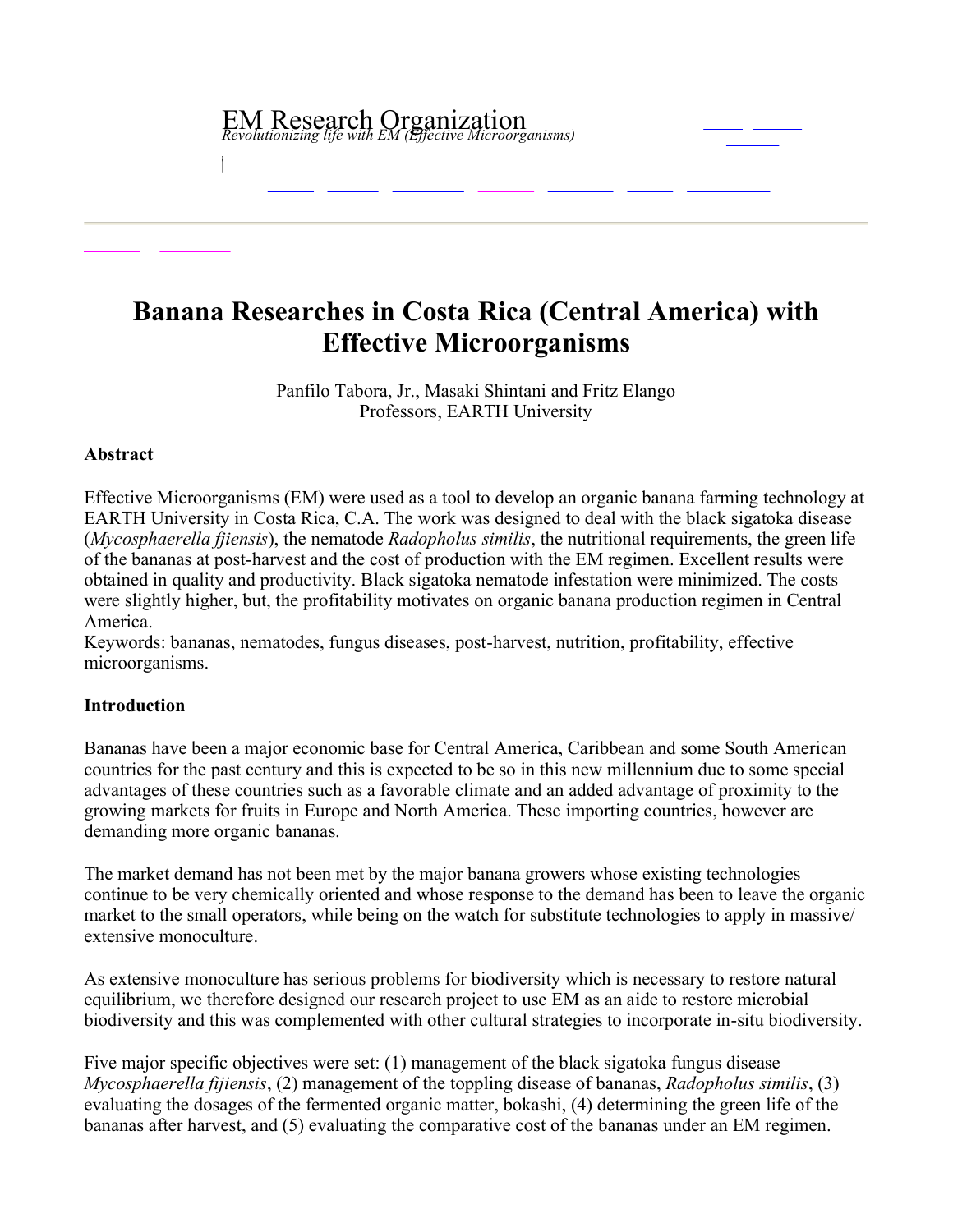# **Review of Literature**

Black sigatoka fungus disease, *Mycosphaerella fijiensis*, has ravaged the banana plantations in Latin America since it was detected in Honduras in the 1960's (Stover, 1974, and Gauhl, 1992) and now it is present in all of the Americas (INIBAP, 1999) and the Caribbean region. At EARTH, and in general in Central America, the cost to control it with all the chemicals, the spraying and the manpower for attending operations ascends to some \$1,250 per year per hector, or about 50% of total production costs in the field and about 20% 25% of total cost of bananas ready for export (Tabora, 1997).

The toppling nematode, *Radopholus similis*, is another serious problem whose direct effect is not readily quantified, but it is estimated that its combined impact on reduction of yields and in the reduction in quality can mean a loss of as much as 55% of total productivity. In a study by Luc, et al. (1990), yields went up by 275% when nematicides were used, a clear demonstration of the impact of nematodes. Thus, the nematodes rival the black sigatoka in magnitude of its impact, and may in some cases be the major cause for reduced profit abilities of the banana producers.

Nutritional requirements of bananas have been well studied in many places (Lopez and Espinoza, 1995), and based on nutrient extraction of 45 tons of bananas produced and their stalks, it was determined that bananas will remove 80 kg N, 9.6 kg. P and 256 kg K. per hector per year. This extraction means there should be a replacement of the same quantities plus an additional amount to cover for leaching losses. Thus, most recommendations in Costa Rica range from an annual per hector applications of 350 - 400 kg of N,  $0 - 50$  kg of P and  $500 - 600$  kg of K (Lopez and Espinoza, 1995).

It has been observed that premature ripening occurs during the transit period  $(13 - 21)$  days) to Europe when bananas are produced during heavy black sigatoka infection. This premature ripening has been attributed to the black sigatoka toxin (FHIA, 1994), expected to trigger ethylene production that causes fast ripening in the enclosed container. Most plants with less than 5 green leaves at harvest are not processed for packing and are left in the field. As toxins are oxidants, the application of EM was expected to reduce this oxidizing property due to EM's antioxidation properties (Higa, 1997).

The price of organic bananas have been 2 to 2.5 times that of the conventional bananas in the retail markets (Sauve', 1998), and this has been attributed to its high cost of production. Recently, however, the prices have been going down due to aggressive competition for the same markets. Nevertheless, the prices are still higher than conventional bananas despite these competitions.

On the whole, the developments on the application of EM in bananas has been fueled by bananas being one of the crops criticized for its environmental problems (Dahlerus,1995) such as soil and biodiversity erosion in clean culture and deforestation, massive applications of nematicides and other chemicals that have caused sterility and respiratory disease problems with its workers, and also the communities nearby. There is also a problem of waste disposal of banana rejects. This is countered by banana professionals (Mirenda, 1998), but there is also a tacit acceptance of the problems.

# **Materials and Methods**

This work was undertaken at EARTH University in Costa Rica. The university owns and operates a 300 hectare banana farm used for income generation, student practice and research. A 1-hectare plot formerly cultivated to bananas was selected. It had been abandoned due to reduced yields and quality of bananas. It had a high population of nematodes and soils were sandy. This selection was made to have all the constraints of banana production be present. The commercial banana farm was about 100 meters in distance to minimize the drift due to chemical applications. Grand Naine Cavendish was the test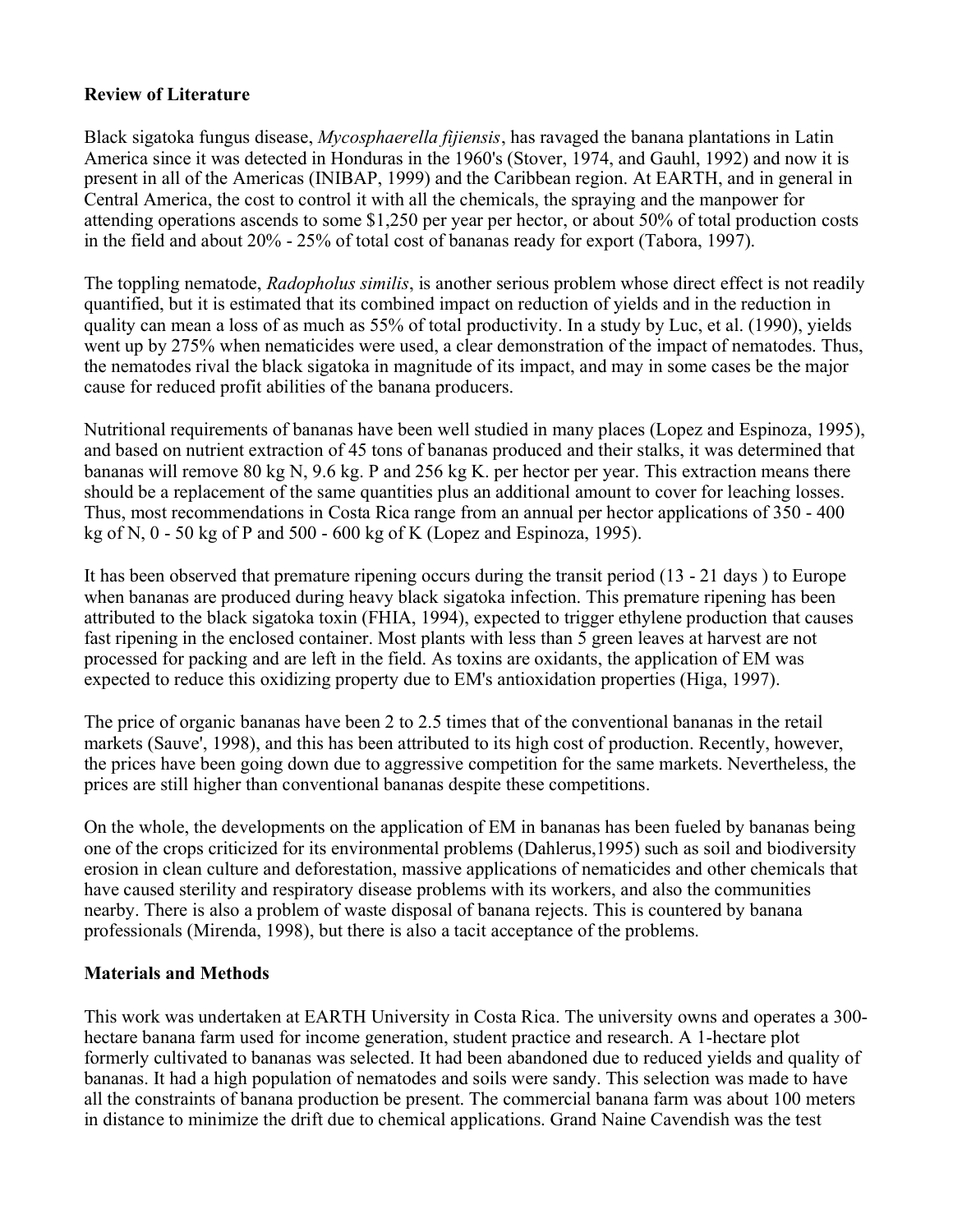variety, highly susceptible to black sigatoka and nematodes.

The selected plot was in fallow for one year before it was given to the project. At the start of 1997 the vegetation (principally grasses) was plowed. The area was planted to corn in order to build up organic matter which was plowed under at tasseling. Soon after, a field legume, *Phaseolus vulgaris* was planted and again plowed under. This was also done as a way of determining the capability of the soil. Soil analysis was done at the initial phase of land preparation. Planting bananas was done on January 1998.

Several student graduation projects (theses) were established for this project from 1997 to 1999. The EM related practices were: (1) EM dips after hot water treatment, (2) EM sprays on the vegetation before plowing under, (3) activated EM for sigatoka control, (4) use of banana latex as EM sticker, (5) EM Bokashi for nematode control, (6) EM soil sprays, (7) EM-FPE fermented repellent plant extracts sprayed on the bunch,  $(8)$  EM foliar booster sprays (bokashi tea),  $(9)$  EM-5 sprayed on the bags,  $(10)$ drip irrigation with EM, (11) alternate planting with green manure plant, *Flemingia sp.*, sprayed with EM at cutting, (12) EM dips during denuding after harvest, (13) use of EM•X in post harvest treatment to control crown rot.

There were other EM-compatible technologies incorporated such as: (1) double row planting  $[1 \text{ m}]$ between rows and 1.5 m on the row, and 5 meters between double rows] to give a population of 2,222 plants per hector, (2) use of *Moringa oliefra* and *Glericidia sepium* aspartial shade cover and aerial props, (3) cover cropping with squash, *Cucurbita moschata* right after planting to keep down the weeds, (4) keeping the weeds as source of biodiversity when plants are higher, (5) weed cutting using a weed whacker every 8 weeks,  $(6)$  removal of lower hands to have only a 5 hand-bunch,  $(7)$  early harvesting on the 10th week instead of the regular  $14 - 15$  weeks of the bunch, at caliper grade of  $38 - 42$ ,  $(8)$  use of a special translucent paper bags as bunch protection, (9) installation of drip irrigation to avoid water stress during the dry periods.

Bokashi was prepared from two sources, one from the cattle excrete and the other from the crushed banana rejects. The cattle droppings were collected at the stables when the cattle were fed for four hours during mid-days. The stables were covered with sawdust about 2 inches in thickness and this was sprayed with EM every day. The droppings and urine were trapped and mixed with the sawdust simply by cattle feet trampling. After 2 3 weeks these were collected and put to ferment for another week, the high temperature kills all the seeds in the droppings. The banana rejects were crushed at the packaging house and put in windows in the shed for bokashi, sprayed with EM and later covered with sawdust on the surface. After 5 days when the mass had fermented, a windrowmixer was passed and this was repeated for another two times within a period of 15 days. The bokashi was ready between 15 - 21 days.

#### **Results and Discussion**

For BLACK SIGATOKA, the total number of leaves were observed 14 weeks from emergence of the plants after planting (June 7) up to the stage of flower bud appearance on the 26th week (August 24, 1998). The treatments with EM and EM FPE at 1% and 10% and their mixtures all were bundled at about the same positions, having about 9 leaves at flower bud appearance. This contrasted with the control (using the conventional practices and with chemicals) whose number of leaves fell down to 6.5 leaves at flower bud appearance (Moino, 1998). The above results in 1998 echo the previous results of Elango (1997) and Tabora (1996) where the total number of leaves was close to 9 leaves at bud appearance.

The number of leaves allow us to determine the bunch size and the fruit size that would be harvestable some 10 weeks later. It was observed that upon harvest on the 10th week, the plants still had 3 green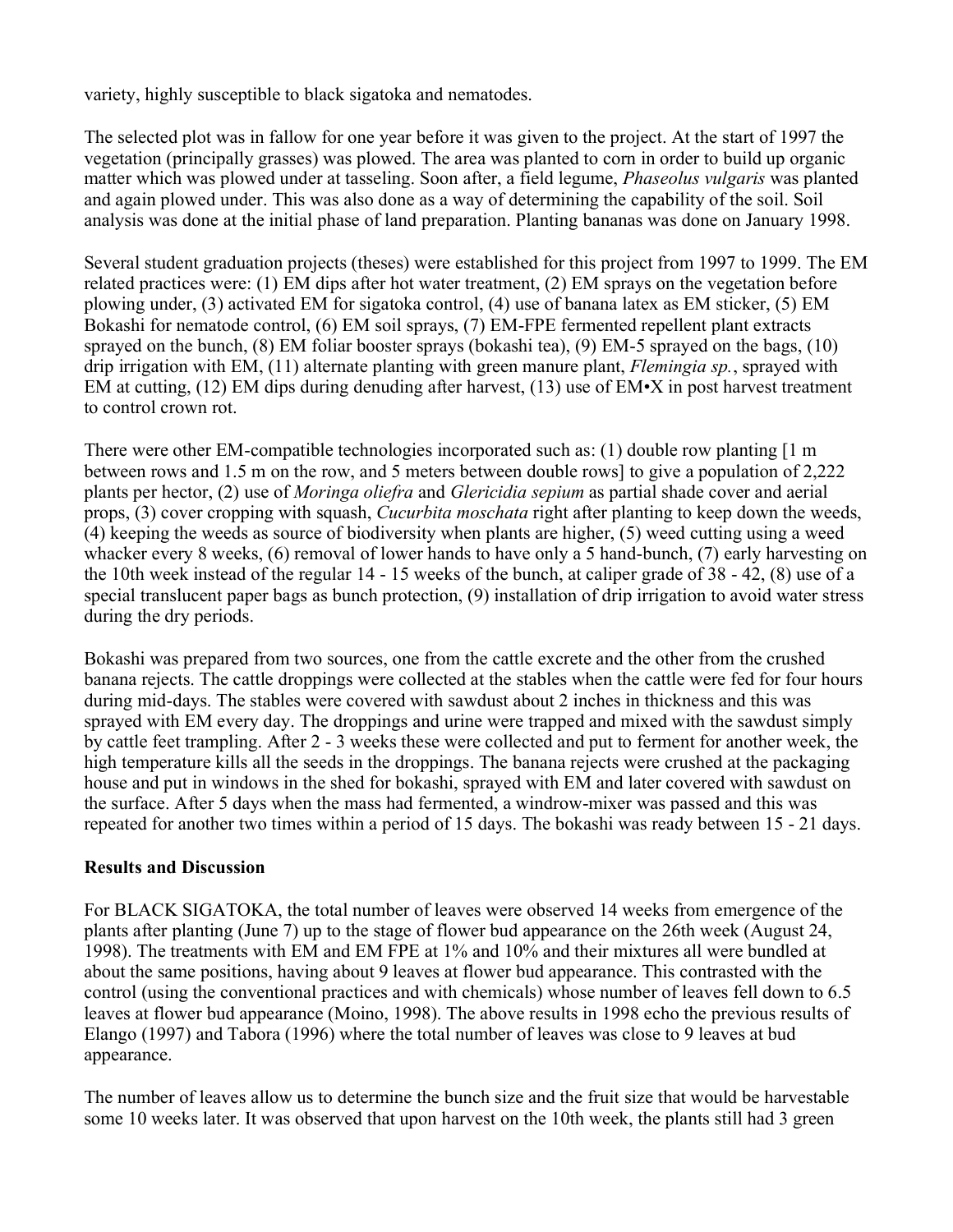leaves intact.

The form of coalescence of the Sigatoka lesions in the leaves changed. In the control, the lesions would coalesce and be joined to give a large dry area.

In the treatments with EM the lesions would not coalesce and would present several independent spots all over the leaves signifying a reduced growth of the black sigatoka fungus in the presence of an antitoxin that arrests growth and coalescence of lesions.

In a simultaneous study in the laboratory, it was found that the *ascospores* in EM treated plates were deformed. One particular treatment with simple 1% EM had the least germination of *ascospores* (Bayro, 1998).

In **NEMATODES**, of the 6 treatments compared: (1) *Furadan*, (2) *Nemout*, (3) *Paecilomyces lilacinus*, (4) *P. lilacinus* + EM Bokashi, (5) EM Bokashi and (6) the control, it was the EM Bokashi and the combination *P. lilacinus* and EM Bokashi that had the best control (Dubo'n, 1998). This is seen in Figures below:



Fig. 1 Averages of nematode population counts during 26 weeks of observation.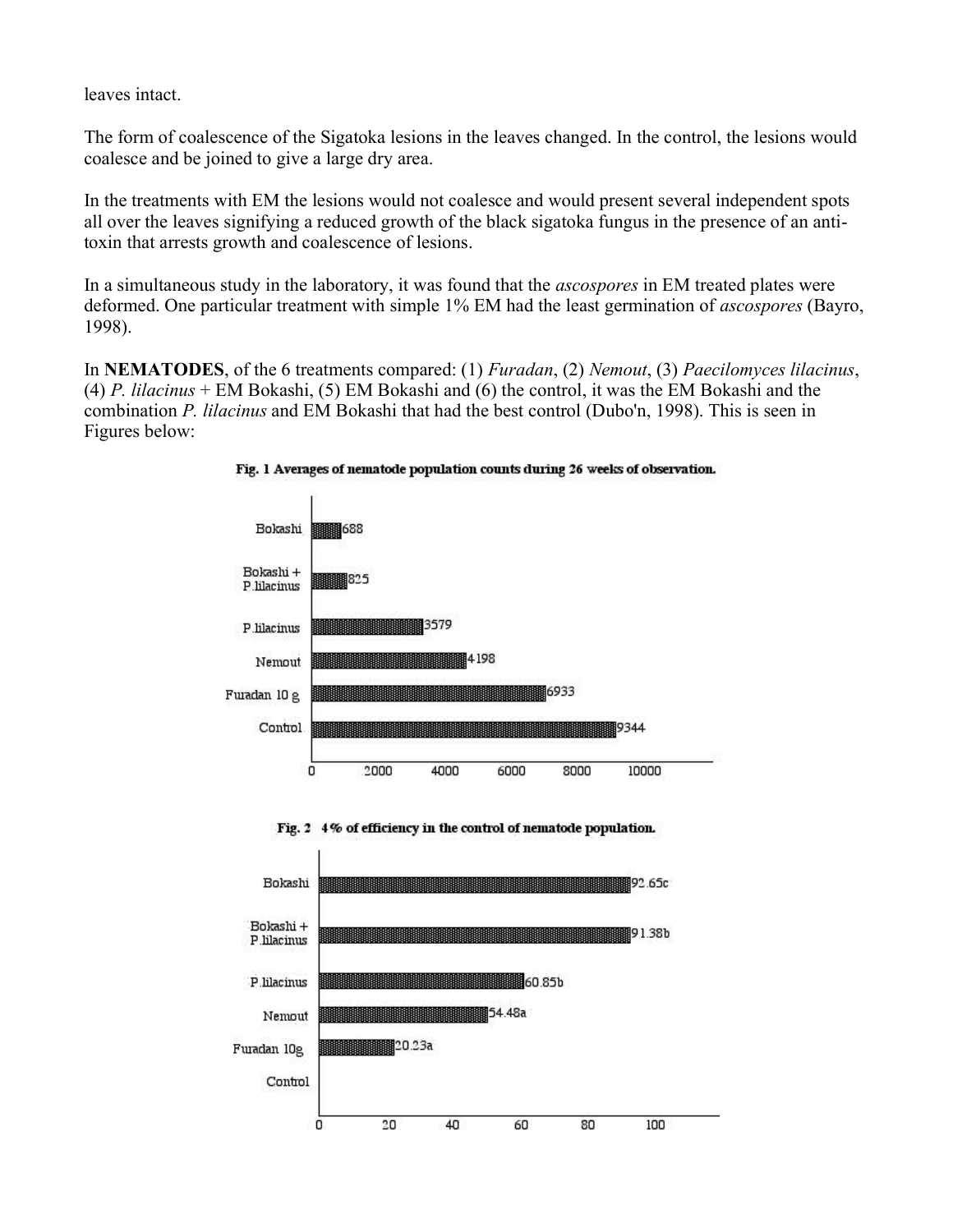



The success of just plain EM Bokashi was attributed to both biodiversity and antioxidation capability of the EM. EM produces organic compounds that are antioxidants. When bokashi is applied on the soil, it hosts a myriad of organisms that is apparent in the mushrooms, the earthworms and the birds that follow them. It was also noted after a windstorm just after the experiments that the treatments with bokashi withstood the winds and those of *Furadan* and the Control had the most plants blown down. This means that the organic banana plants had very strong roots. This is explainable from the figure where the number of healthy roots of the bokashi treated plants definitely had more roots that those treated with *Furadan* and the control. This also means that savings can be obtained by eliminating the propping operation, now that the healthy roots themselves serve as the natural props.

In **nutrient supply** the application of 23 kg of bokashi per plant was slightly better than that with 15 kg (the recommended dosage based on requirements). The double application of 30 kg did not show any result better than that of the 23 kg. (Alvarado and Chaves, 1998). As expected, the half dosage of 7.5 kg did poorly. This is seen in height and girth as in the figures below.

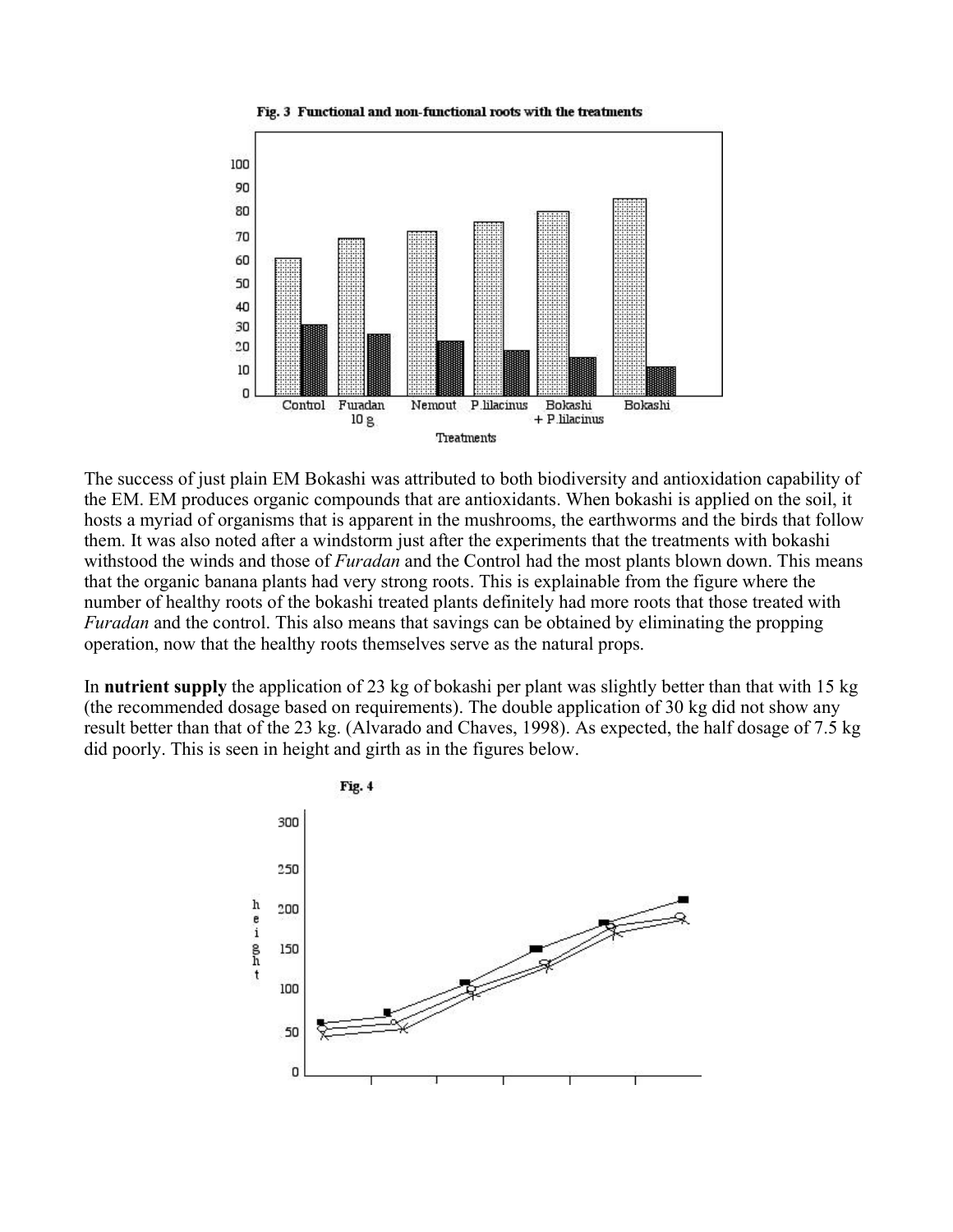

This was also seen in the size and thickness of the leaves. Those treated with 23 kg of bokashi had 5% longer and 7% wider leaves than those of the control. The thickness of the leaves registered was 15% more . On the whole, the volume of the leaves increased by some 29%. This was just as much volume of leaves as those from the conventional (chemically-treated) plants, indicating that even with only 9 leaves, these plants can support normal-sized fruits and therefore the reduction in size of the bunches may not have to be that severe.

In Cost of production the most limiting aspect was the cost of the bokashi which ended up ten times the cost of the chemical fertilizer at the time of the experiment. While this had the potential of reduced in the future the high cost was retained to reflect the present conditions. The use of bokashi also meant that there was a reduction in nematicides, the fungal disease control and a potential for higher yields which was reflected in this study, Where the transitional regime had 146 more boxes of yield per hector. Nevertheless, the cost still tended to be approximately 43% more per unit product on a cost analysis of 5 years. This is reflected in Table 1, below:

| <b>Table 1.</b> Field cost (US\$) of producing (up to cutting the bunches) of<br>exportable bananas,<br>based on a 5-year project from conventional and in transition to organic<br>bananas |                        |                  |                 |
|---------------------------------------------------------------------------------------------------------------------------------------------------------------------------------------------|------------------------|------------------|-----------------|
| Production system                                                                                                                                                                           | Field costs            | Number of boxes  | Field costs/box |
| Conventional<br>Transitional                                                                                                                                                                | 22 278,70<br>34 193,28 | 9680<br>10412,20 | 2,30<br>3,28    |

The sensitivity analysis on organic fertilizer costs indicates that major improvements in the supply of nutrients could be the key to making organic bananas a competitive enterprise to the conventional bananas (Alvarado and Chaves). At present, however, this 43% difference has been covered by the higher price of organic bananas in the market. Over time, efficiencies in production as well as in the operations should be worked out in order to bring down the prices of bananas.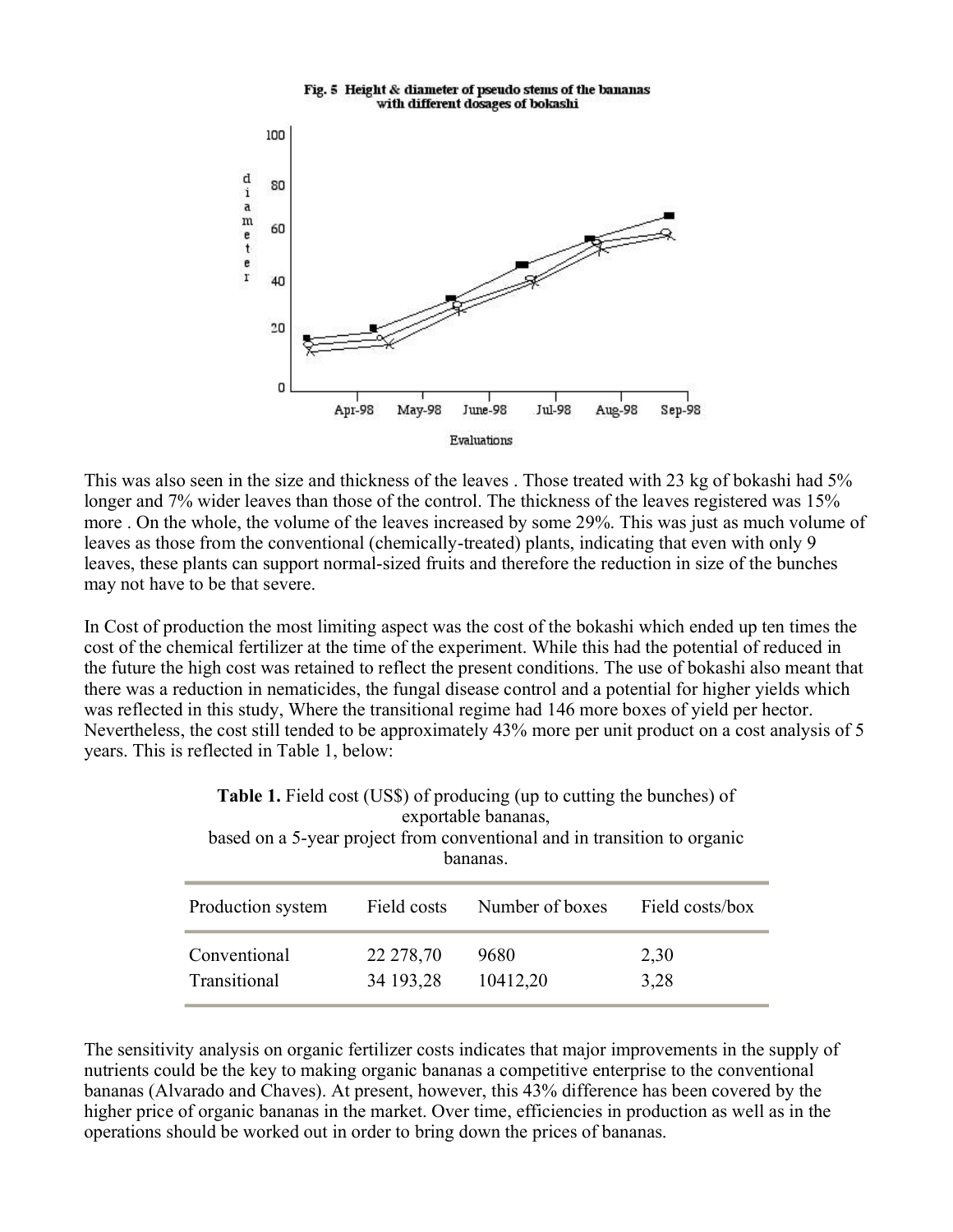The green life of the bananas from the project registered 18 - 23 days without any change in five successive trails, indicating that the bananas can be shipped successfully to Europe on the faster boats. The bananas refrigerated at 13  $^{\circ}$ C in the normal bananas bags, did not show any fungal growth.

During the harvesting of the bananas all the flesh was white and had no indication of the regular yellow flesh that indicates premature ripening. This, despite harvesting with only three green or functional leaves. During the ripening of the bananas from the stored samples after 18 - 23 days (after showing a slight change in color), the rate of ripening was the same as those of the bananas from the conventional production regimen. The ripened fruits appeared to be very similar between the organic and the conventional bananas.

In the field, the bananas which were kept standing and had no more leaves, still remained green up to 18 20 weeks of age of the bunch. This is quite unusual because premature ripening under conventional banana production regimen usually occurs even before harvesting, on the 14 15 weeks of age of the bunch, or about the time of harvesting of the conventional bananas. The color of the flesh of the organic banana fruits were monitored during harvest and all were very white, without any discoloration indicating that there was no premature ripening.

The absence of premature ripening is an indication that the black sigatoka toxin had not proliferated and had not been transported to the fruits. This is an important development and could have been an effect of antioxidation of the EM.

### **Conclusions**

This study on organic bananas shows that it is in organic fertilizers where is a serious limitation, not only because of its elevated quantity and the resulting higher cost of production, but also because it has impacts on nutrition, nematodes, premature ripening, quality of the fruit and even the black sigatoka.

It is also revealed that the serious problems of black sigatoka, nematodes and premature ripening at post harvest can be readily overcome with the technologies with the use of EM . These indications have farreaching impacts and therefore worth pursuing in-depth in order to assure a more perfect technology.

#### **Recommendations**

Production of organic bananas with EM is now feasible and should be pursued. There are still many refinements to make and these should be done as production goes along. Hand-in-hand with modest production, experience should be built based on the properties of antioxidation, increased volume of the leaves and in the stronger roots.

#### **Literature Reviewed**

Alvarado Linares, E. and R. Chaves. 1998. Evaluation economica y de desarrollo de una plantacion en transicion de produccion de banano tradicional a banano organico bajo condiciones del tropico humedo de Costa Rica. Graduation project, EARTH University, Costa Rica. Unpublished.

Bayro Botelho, A.M.1998. Control biologico de sigatoka negra del banano en Invernadero mediante el uso de EM (Microorganismos Eficaces) Graduation project, EARTH University, Costa Rica . Unpublished

Dubon Garcia, H. R. 1998. Control biologic del nematodo del volcamiento (*Radopholus similis*) en el